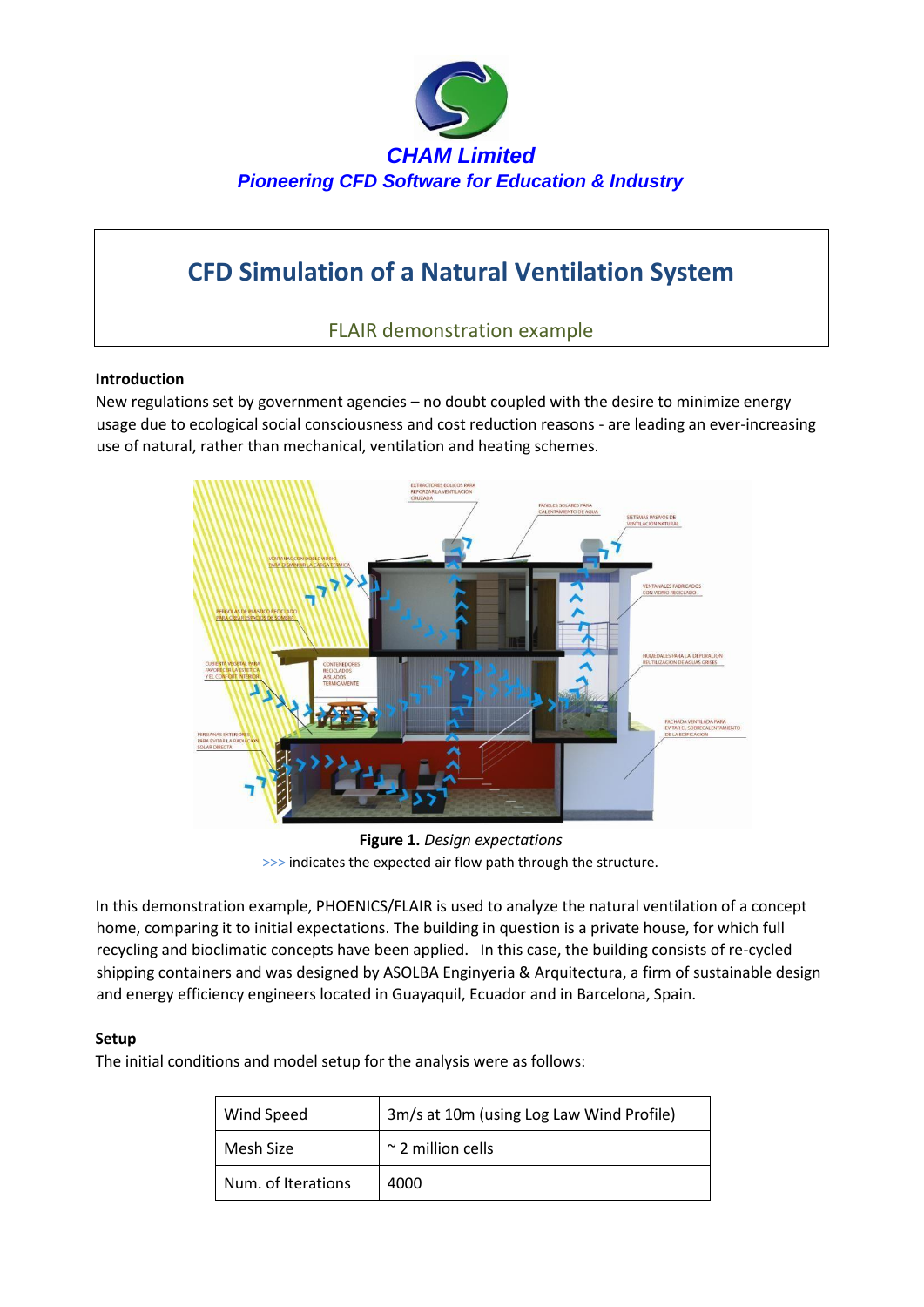

The wind profile also took into account the roughness height of the surrounding environment. In this example, it was set to 0.1m that represents low crops and occasional large obstacles. The house itself is a simplified version of the real model and excludes elements such as furniture and the stairwell. The louvers on the lower flow were represented as partial blockages. No account of solar gain was needed for this ventilation-only model.

### **Results**

Figures 2 and 3 show two different cross-sectional views of the flow through the house. In the scenario considered, the majority of the air flow enters past the louver doors on the lower floor, proceeding upwards through the house and exiting through both the windows and the roof vents.



**Figure 2.** *Velocity profile in x-plane*



**Figure 3.** *Velocity profile in z-plane*